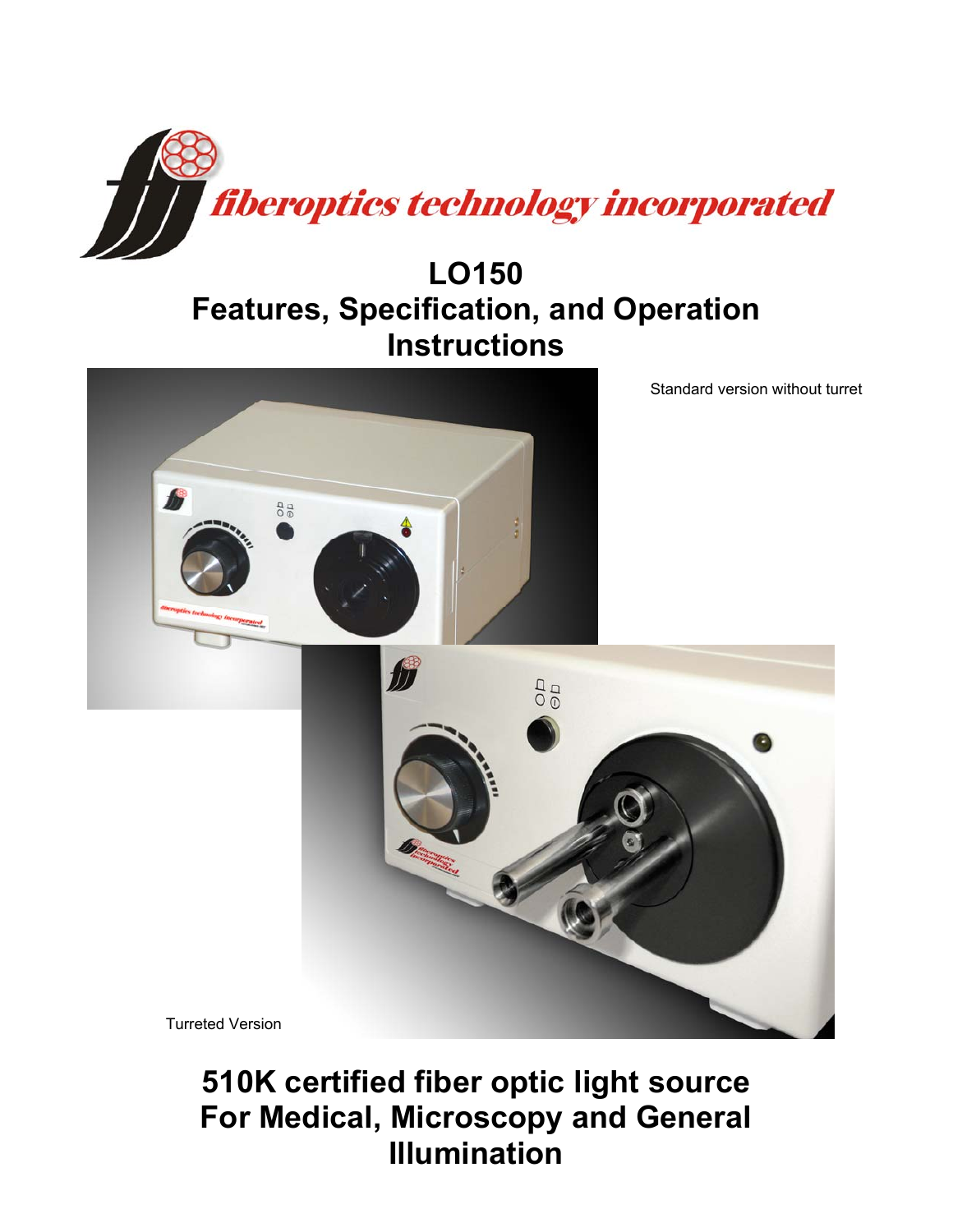# **Table of Contents**

| <b>Table of Symbols.</b>   |    |
|----------------------------|----|
|                            |    |
| <b>Product Description</b> |    |
|                            |    |
| Indications for Use.       |    |
|                            |    |
| Operation                  |    |
|                            |    |
|                            |    |
|                            |    |
|                            |    |
|                            |    |
|                            |    |
|                            |    |
|                            |    |
|                            |    |
| <b>Customer Support</b>    |    |
|                            |    |
| Warranty                   | 13 |
| Liability.                 |    |
|                            |    |

Updated copies of this manual can be found on the Web @<br>http://www.fiberoptix.com/services/om-manuals.html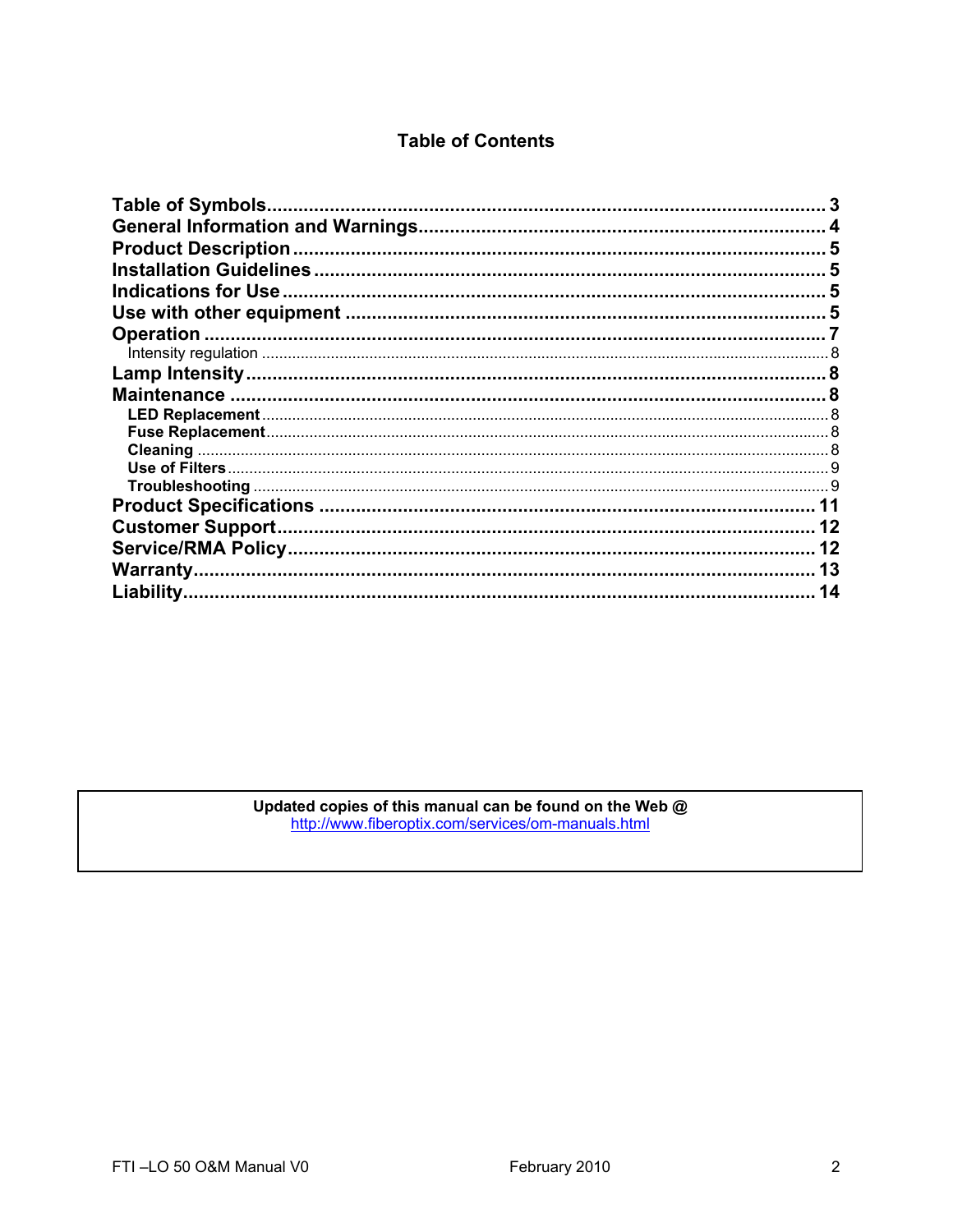# **Table of Symbols**

| $\epsilon$ | <b>CE Mark</b>                  |   | <b>Alternating Current</b>     |
|------------|---------------------------------|---|--------------------------------|
|            | Warning refer to user<br>manual |   | Type BF                        |
|            | Off                             |   | Intensity                      |
|            | ON                              | 1 | Refer to user<br>documentation |
|            | <b>ETL Mark</b>                 |   | <b>Catalog Number</b>          |
|            | Fuse                            |   | Serial Number                  |
|            | <b>WEEE</b> mark                |   | Manufactured by                |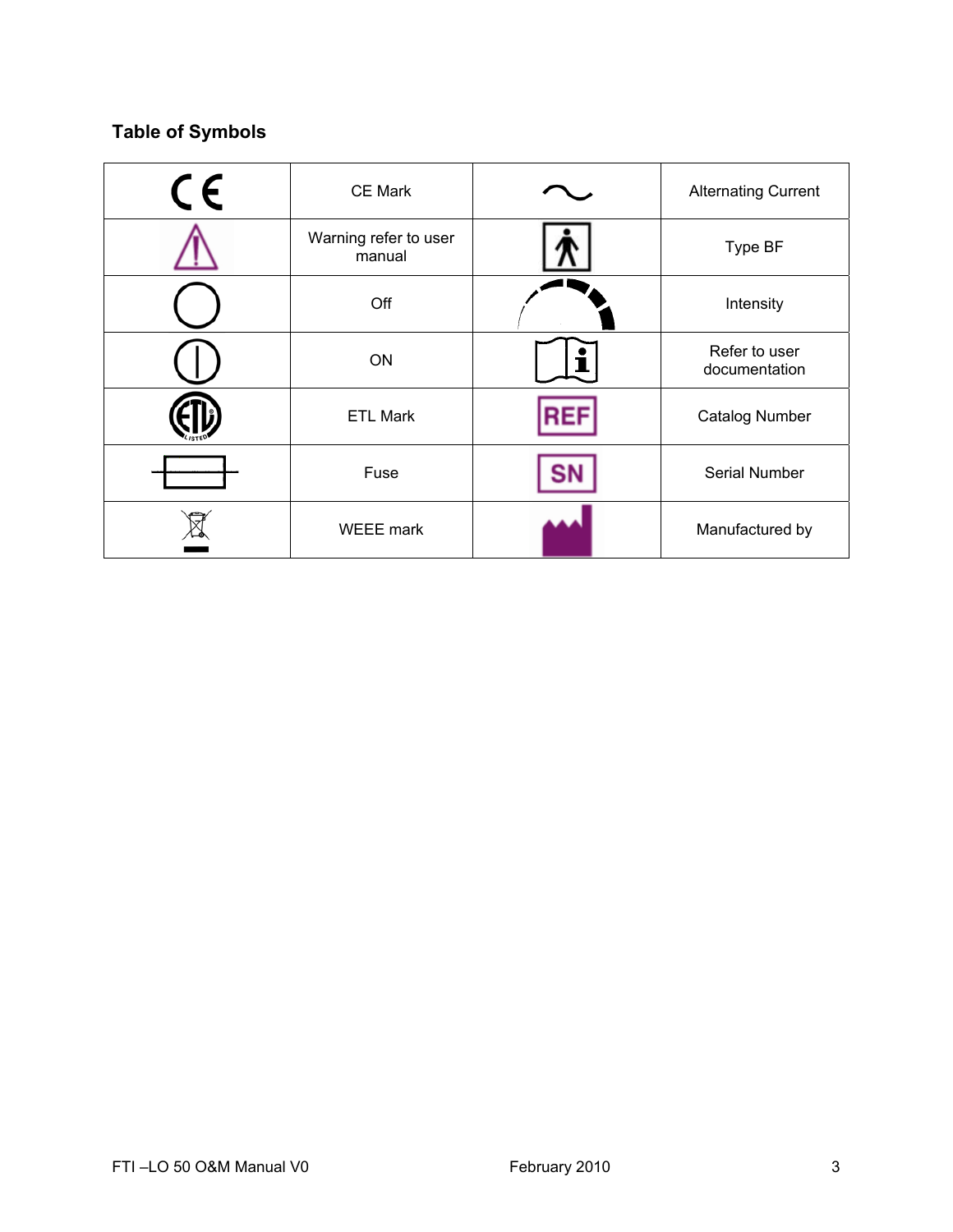## **General Information and Warnings**

## **FTI Customer Service Department North America 800-433-5248 Monday - Friday 8AM - 5PM ET USA Info@Fiberoptix.com**

The FTI light source has been engineered with safety as a priority. However, the user is cautioned to observe the following:

- 1. Read and follow all instructions in this manual.
- 2. Never look directly at the light port when the unit is on; your eyesight may be compromised.
- 3. Take care removing fiber optic components or handling the light source; some surfaces may be hot.
- 4. Do not use this unit near water or in an area with excessive moisture.
- 5. Do not operate the unit without a fiber optic cable inserted in the port, the unit is powerful enough to burn skin if within contact of the opening.
- 6. Do not place flammable materials near the unit.
- 7. Do not defeat the safety purpose of the 3-prong grounded plug. Use only the approved power cord supplied with the unit. Route cord so it will not be pinched, severed or walked upon.
- 8. Do not defeat the purpose of the fuse. Replace only with the fuse type described in the manual and as marked on the unit.
- 9. Do not remove the cover. High voltage is present internally.
- 10. Keep all safety and operating instructions for future reference.
- 11. Do not block ventilation openings on this unit. Do not impede airflow.
- 12. If you wish to clean the unit, disconnect the power and use only standard detergent type cleaners; do not use solvents or petroleum distillates. Never "spill" liquid on the unit. Allow the unit to cool before cleaning.
- 13. Do not service the unit beyond what is described in this manual. Attempting repair of electronic or logic circuits without prior written approval of FTI will void the warranty. Should the light source fail at any time, return it to an authorized FTI service center.
- 14. For a Return Material Authorization, contact the FTI Customer Service department @ 800-433-5248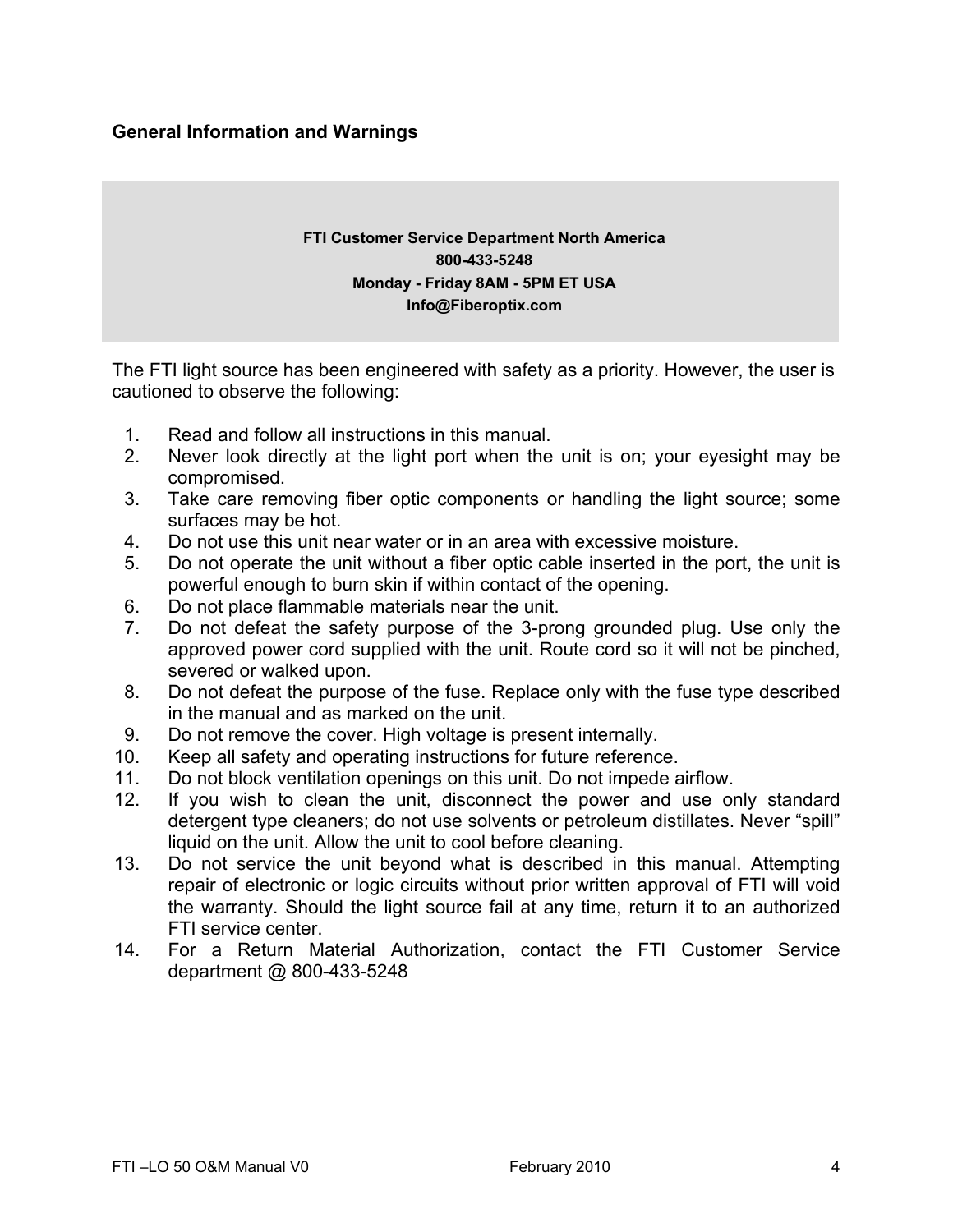# **Product Description**

The FTI light source family was designed to be backward compatible with previous FTI fiber optic accessories. Furthermore, with the proper adapter, the light source can accept all major brands of fiber optic component.

*Please note:* The LO-50 uses a unique adapter configuration. Use only FTI supplied adapters.

# **Installation Guidelines**

To insure proper operation of the light source, the following conditions must be met:

Minimum Clearance

| ∣ Rear       | Sides and Top   |
|--------------|-----------------|
| 1.5" (37 mm) | $.5"$ (12.5 mm) |

- 1. Do not block any air vents.
- 2. Proper ventilation must be provided at all times. Failure to do so may cause intermittent operation and/or failure of the electronics.
- 3. Avoid areas of excessive vibration.
- 4. Operate the light source only in an environment where people do not require protective equipment.
- 5. **CAUTION:** Dust accumulation will restrict air flow which can damage the unit. **(See Cleaning Section for recommendations)**

# **Indications for Use**

The LO-50 light source is intended to provide intense cool white light through a variety of compatible fiber optic light guides (fiber optic cables) and fiber optic lighted surgical instruments. The light source may be safely used with plastic, glass and liquid light guides supplying light to medical, surgical, and industrial devices including laparoscope, gastroscopes, endoscopes, lighted retractors, medical head lights, microscopy and inspection scopes.

## **Use with other equipment**

Any equipment connected to the LO-50 light source must be certified to IEC60601-1 or other IEC/ISO standards appropriate to the equipment and application.

The user must not compromise the performance and safety requirements of the LO-50 light source when used with or near other equipment. The light source shall not be immediately adjacent to, beneath or above other electrical equipment.

All medical electrical equipment generates and receives electromagnetic and radio frequency interference (RFI) from other equipment. Use of the LO-50 near other equipment may adversely affect the function the light source or other equipment. It is the user's responsibility to verify using the LO-50 with or near other equipment will not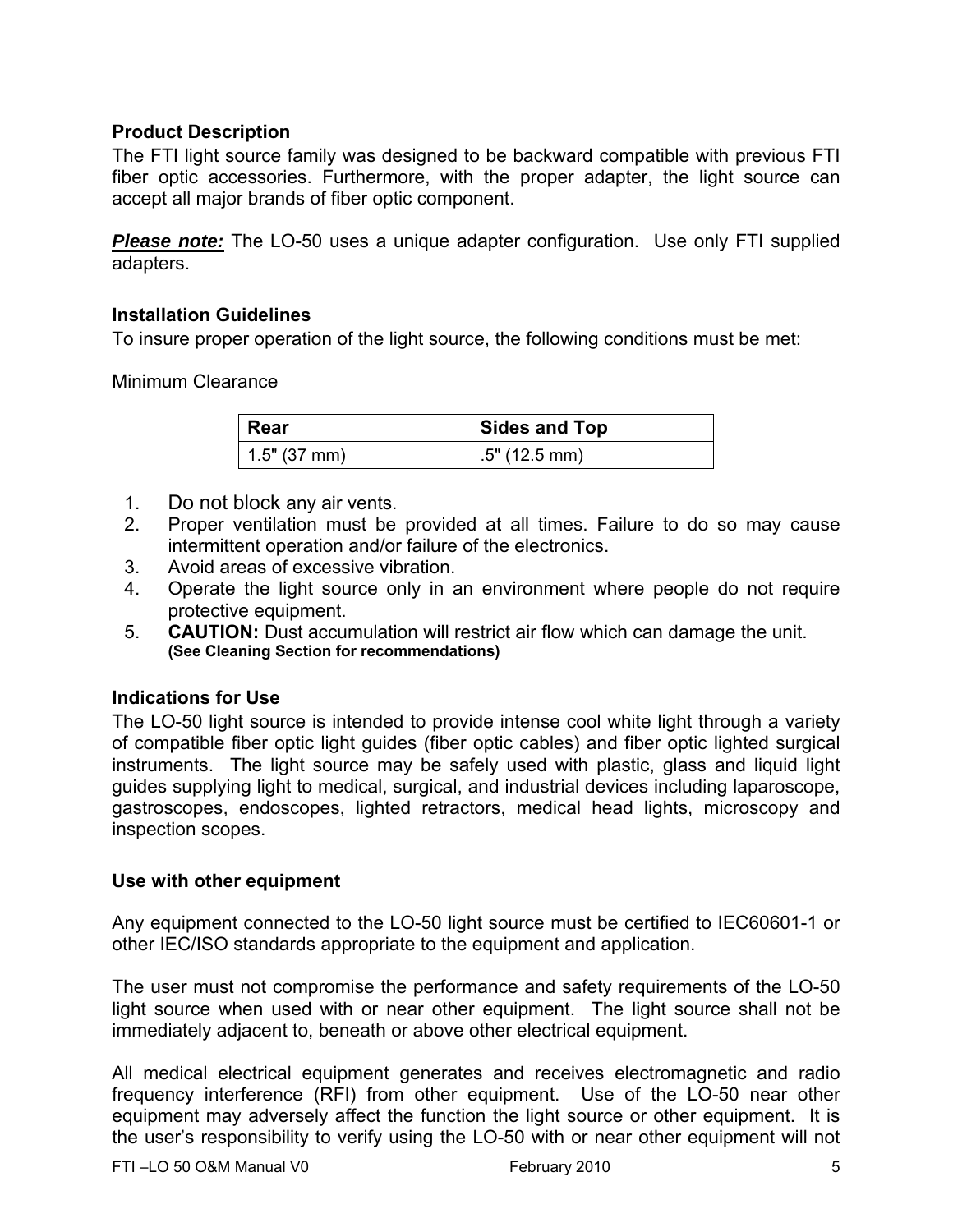adversely affect the performance of either unit.

Use of portable or other Radio Frequency (RF) telecommunications equipment may affect the performance of the LO-50 light source.

Do not touch any interconnections between electrical components and the patient at the same time. These include connections for video, data, control or power.

Use only FTI supplied components and/or cables with the LO-50 light source. Use of other components and/or cables may adversely affect electrical emissions or immunity.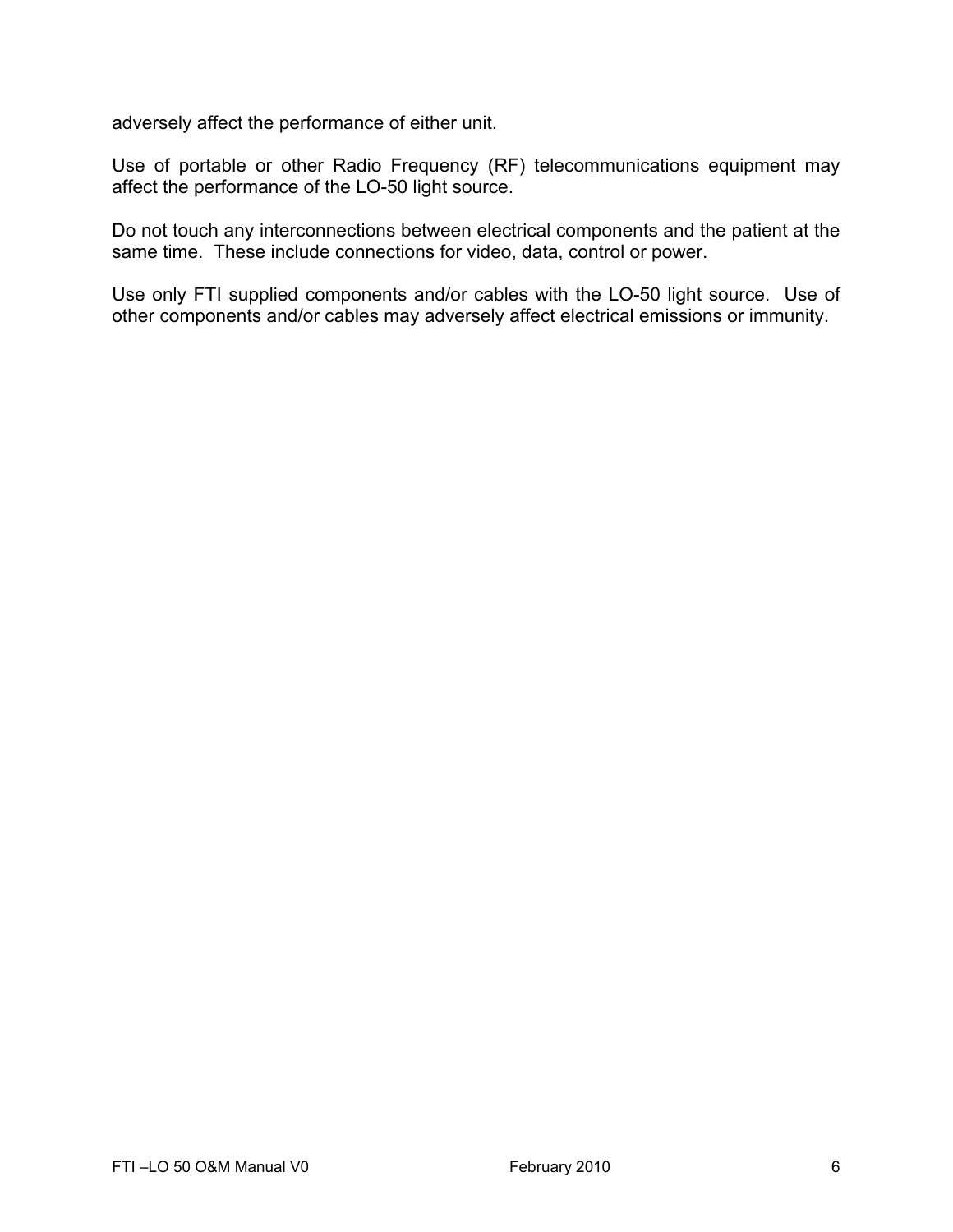# **Operation**

The LO-50 light source can be used around the world, operating with line voltages in the range 100 to 240 V AC and 50 or 60 cycle operation.

- 1. Make sure the power switch (2) on the front panel is in the "off" position.
- 2. Plug the power cord into the power connector (D) in the rear of the light source.
- 3. Plug the other end into a power source.
- 4. Inspect the optical element (5) to verify the element is clean. Clean per maintenance instructions if necessary.
- 5. Insert the appropriate adapter into bezel, aligning the through-hole in the adapter with the thumbscrew in the top of the bezel. Tighten the screw to capture the adapter, but not too far as to obstruct the opening for the fiber optic component.
- 6. Insert the selected fiber optic component.
- 7. Make sure the captive thumbscrew on the bezel goes through the adapter and locks the input of the fiber optic component in place.
- 8. Depress the power switch (2) to the "ON" position.
- 9. Adjust the light intensity with the intensity control knob (3) to desired setting.
- 10. To turn the unit off, press the power switch to the off position.

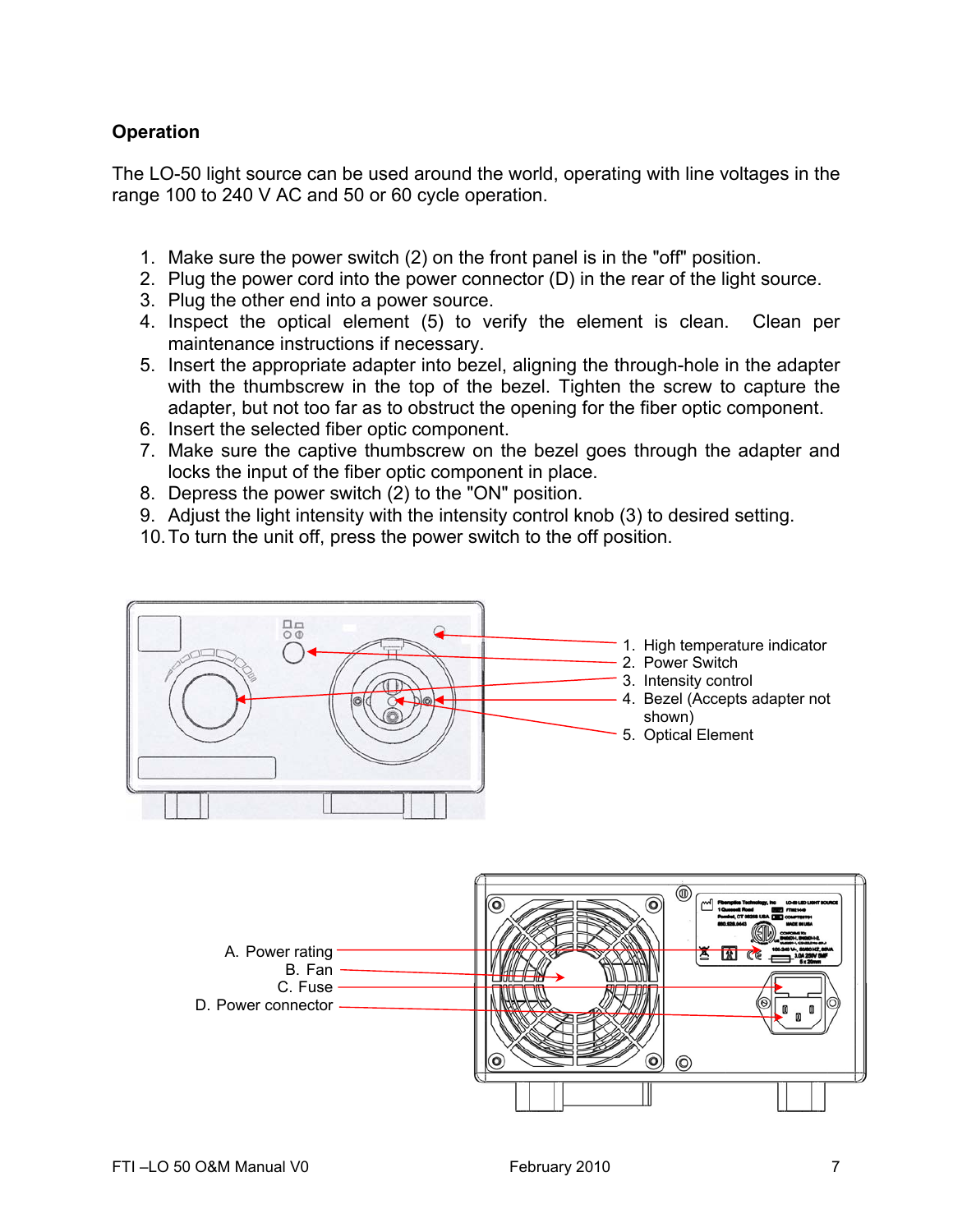#### Intensity regulation

The intensity control must be turned to the 9 o'clock position before you will notice any output. This is normal, and does not affect performance.

#### **Lamp Intensity**

Just like halogen lamps, LEDs, degrade over their lifetime, most by an average of 15%. However, the difference between the two types is lifetime. Instead of degrading 15% over 200 hrs, LED will degrade 15% over 50,000 hours, with the change of intensity over time barely noticeable.

Furthermore, LED arrays are not created equal. As proven by independent research, LED arrays, like their Halogen counterpart, may vary  $+/- 20\%$  in maximum intensity, depending on the batch.

Additionally, color temperature can vary from unit to unit. This is considered normal, and is the result of the manufacturing process for LED "chips".

FTI LEDS are bin selected for color temperature and power, and should not vary by more than 5%

Finally, heat plays a critical role in LED power and life… Make sure all vents are free from obstruction. Make sure the fan is running, and the unit is not in a restrictive enclosure. If the LED gets too hot, you could experience a dramatic decline in output, and the unit's temperature monitor may disrupt power to the lamp.

#### **Maintenance**

#### **LED Replacement**

These chip arrays should last, on average, 50000 hr. If a chip requires replacement, contact the factory for service.

#### **Fuse Replacement**

Under normal use, the fuse should not require replacement. The purpose of the fuse is to protect the electronics from failure due to inrush. Should it become necessary to change the fuse, replace with the same type (2amp/quick blow) to insure long life and best performance.

#### **Cleaning**

The housing has a durable finish that should retain its original luster for many years. Cleaning the exposed areas with a commercial glass cleaner or common household detergent will help maintain the finish.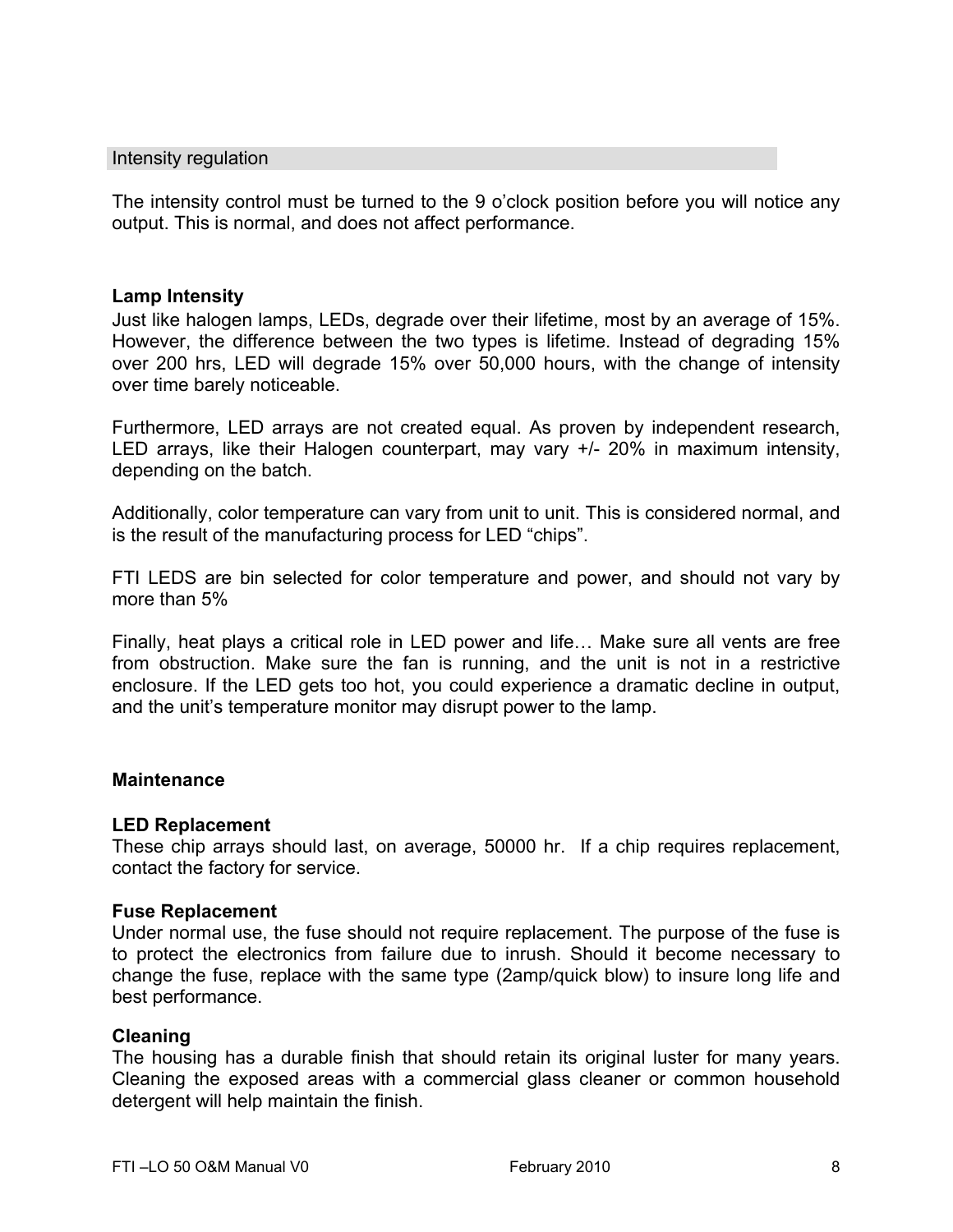Unplug and remove the power cord from the lEC connector on the back of the unit. Wipe the exposed areas of the housing with a soft cloth or paper towel moistened with general purpose cleaner.

CAUTION: Do not use excess water, treated cloth, harsh cleaning agents or sprays. Use cleaning fluid sparingly. If fluid spills into the interior, let the unit dry thoroughly before using.

Periodically, dust should be removed from the unit using a vacuum. Pay special attention to the air vents at the rear of the unit, in the front (around the bezel), and on the bottom of the main housing.

The optical element in the front light port should be inspected before use to verify there is no contamination. If contaminated, clean with soft cloth, or swab, and alcohol. Allow alcohol to dry completely before using light source.

## **Use of Filters**

There is no filter drawer or filter receptacle on the LO-50.

## **Troubleshooting**

If you are unsuccessful at resolving the following conditions, contact FTI for a Return Material Authorization (RMA). Do not attempt to repair the light source. Tampering with the electronics will void the warranty.

## **Fan operates, but unit has low light output.**

- Insure the fiber optic component is clean, undamaged, and fully seated.
- Check the intensity setting.
- Make sure there are no obstructions blocking the cooling vents.
- Verify optical element in light port is clear
- Verify light guide is correct size. The output size of the light source is 5.0mm. Smaller diameter light guides will work, but will have lower light output.

## **Fan operates, but output is intermittent (every few minutes, unit turns off and turns on).**

- The light source is running too hot. A thermal cutoff protects the circuitry from heat damage.
- Possible Causes
	- o Inadequate Air Flow
		- Check air intakes and exhaust areas for dust or dirt accumulation.
		- Make sure minimum clearances are maintained. (See installation guidelines for clearance information).
		- Move the light source to a cooler ventilated location. NEVER enclose the light source without adequate ventilation.
	- o Fan failure
		- Fan will be visible through rear vent. Verify fan is rotating.
		- **If fan is not rotating, return unit to manufacturer for servicing.**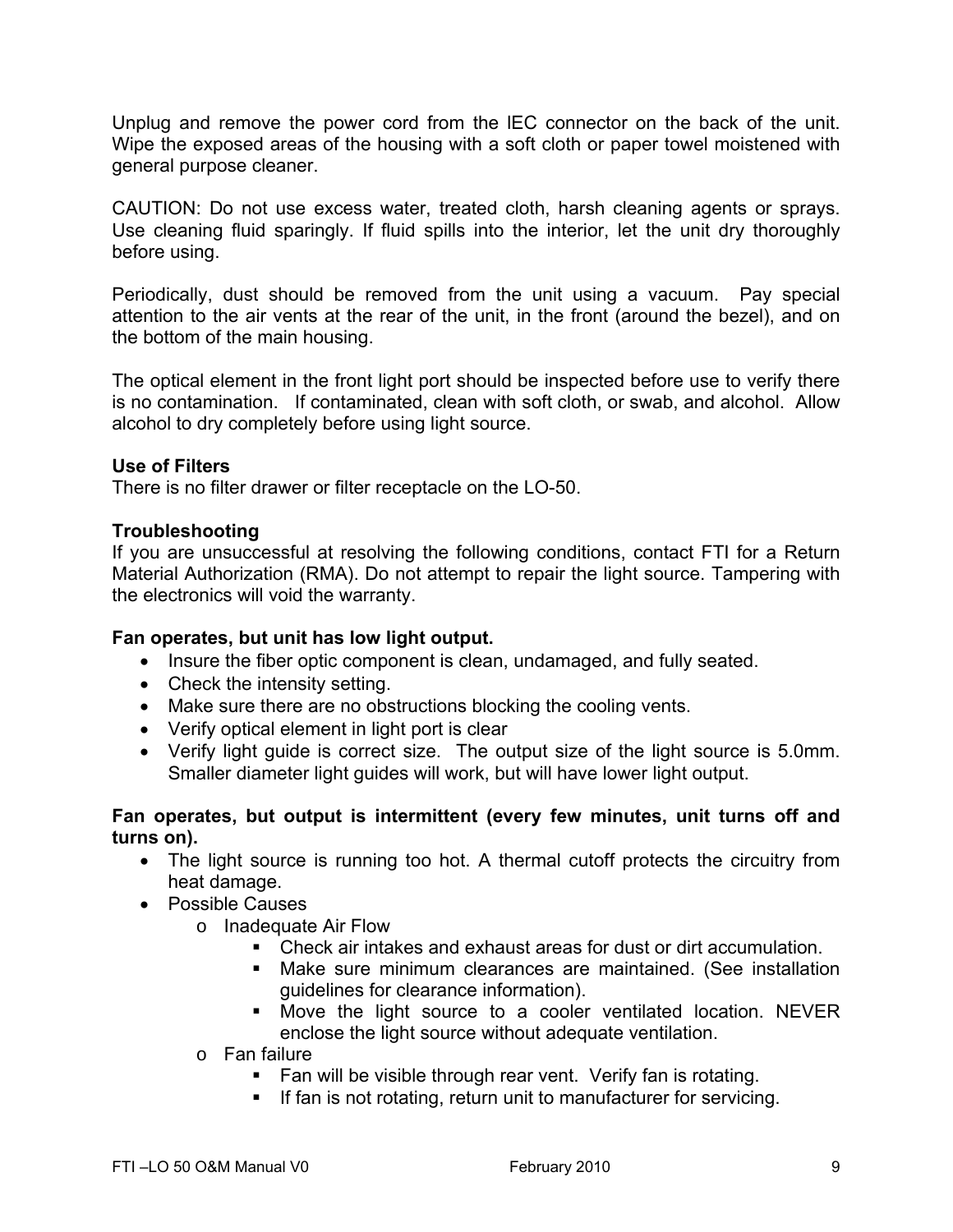## **Fan operates, light is not on.**

• The chip may have failed. Contact the factory.

## **Fan does not operate, light is on.**

• Return unit to manufacturer for servicing.

#### **Fan and light are not working**.

- Make sure the power cord is inserted completely into the IEC connector and also into the power source.
- Check the power cord for damage.
- Check the fuse.
- Check the outlet.

## **Fiber input is burning.**

- Check the fiber type…it may be plastic and susceptible to burning. All standard FTI fiber optic light guides are made with glass fibers.
- Contamination on fiber.
	- o Verify fiber face is clean.
- Contamination on light source optical element
	- o Verify optical element is clean.
- Light guide is damaged.
	- o Replace light guide. FTI offers a repair service and replacement light guides. Contact FTI for more information.

Ask your light guide supplier about the epoxy used to manufacture the fiber optic input…some epoxy types cannot withstand the high photonic energy developed by this light source.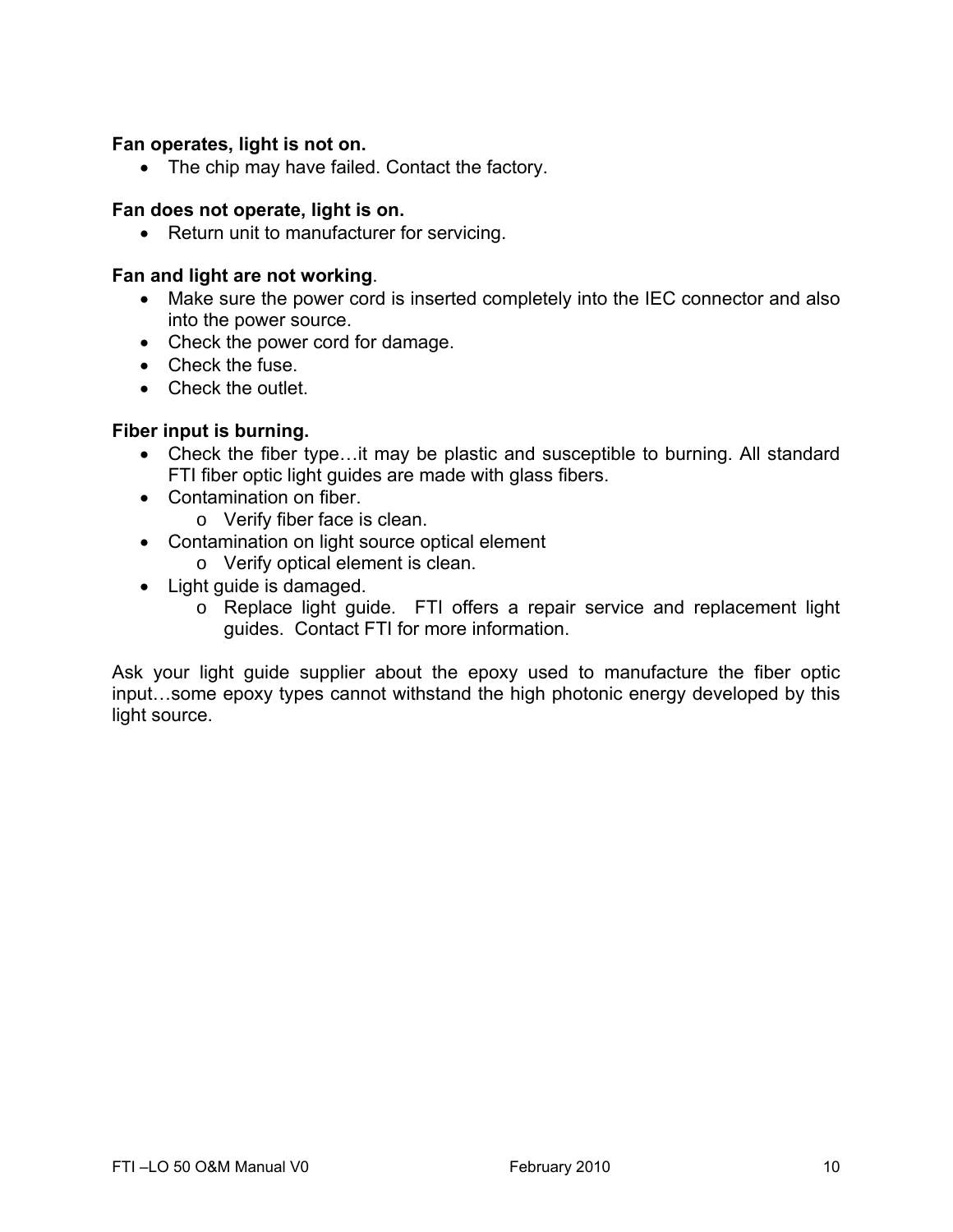## **Product Specifications**

Improvements may result in specification or feature changes without notice.

Physical Dimensions

| Overall Height:                | 5.0"<br>$(121 \, \text{mm})$                           |
|--------------------------------|--------------------------------------------------------|
| Overall Width:                 | 7.625" (205 mm)                                        |
| Overall Depth:                 | $(219 \, \text{mm})$<br>7.75"                          |
| Unit Weight:                   | 13.5lbs. (4.8 kg) including cord                       |
| <b>Adapter Receptacle:</b>     | 1" (25.4mm) OD.                                        |
| Adapter:                       | 5 different types: Storz, ACMI, Wolf, Olympus, Pilling |
| <b>Power Requirements:</b>     | 100-240 VAC, 50/60Hz                                   |
| <b>Power Consumption:</b>      | 85 Watts (85VA)                                        |
| Fuse:                          | 2A Type F Quick Blow                                   |
| Classification:                | Type BF, Class II                                      |
| Electrical Safety:             | IEC/EN 60601-1:2006                                    |
|                                | UL 60601-1:2003                                        |
|                                | CSA C22.2 No. 601.1 1990 (R2005)                       |
| Electromagnetic Compatibility: | IEC 60601-1-2:2007                                     |

Recommended Conditions

- Operating
	- o Temperature 5°C to 40°C
	- o Humidity 10% to 85% Relative Humidity, Non-Condensing
- Storage
	- o Temperature 5°C to 50°C
	- o Humidity 10% to 85% Relative Humidity, Non-Condensing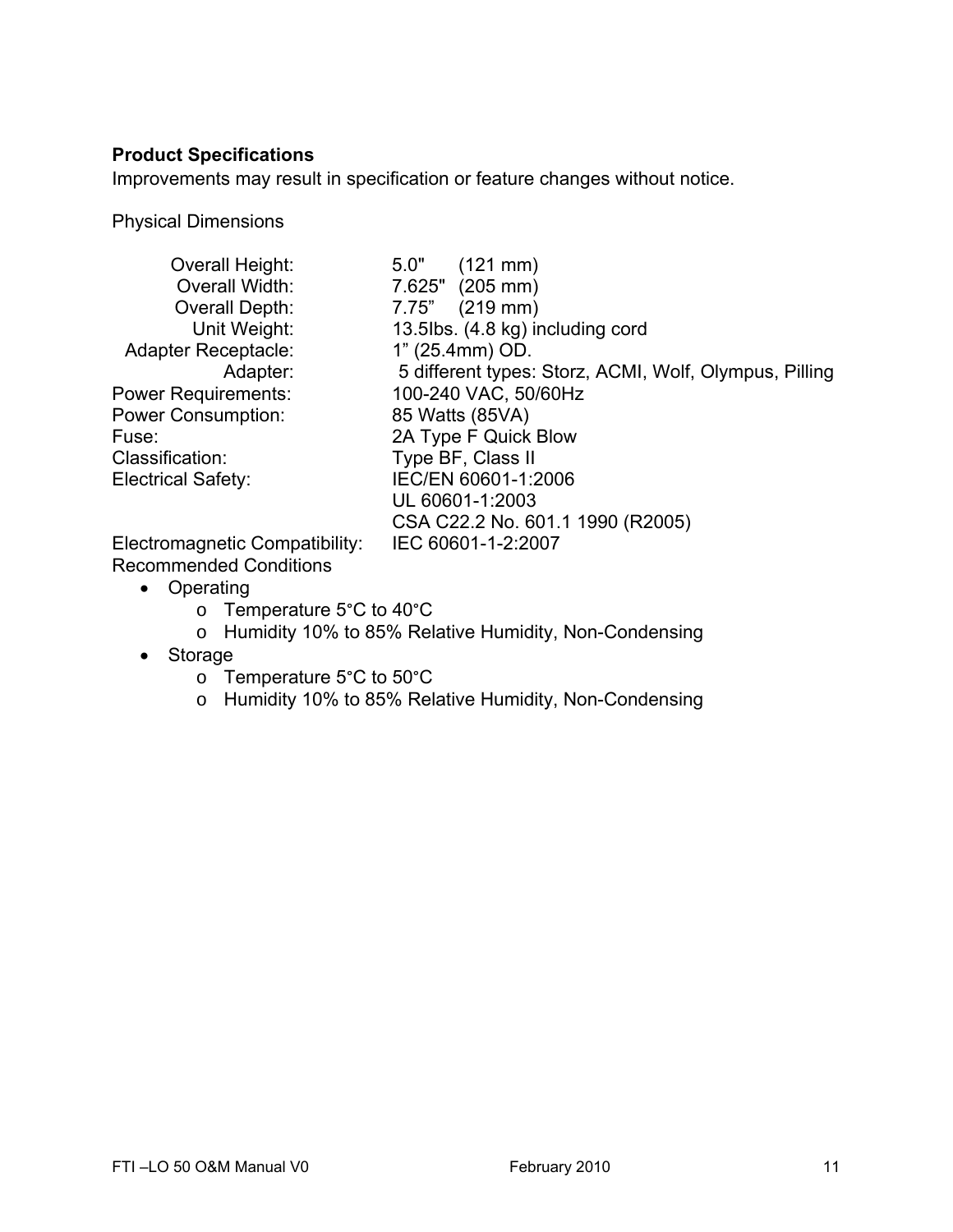# **Customer Support**

FTI maintains support services to assist you. Please contact your representative for support. You may also contact us directly by phone, facsimile, mail or e-mail at:

## **FTI Customer Service Department 1 Quassett Road Pomfret, CT USA 800-433-5248 toll-free within US and Canada +001 860.928.0443 international Monday - Friday 8AM - 5PM ET USA +001 860.928.7665 facsimile e-mail: info@fiberoptix.com**

Be sure to have your part number and serial number available, as well as a complete description of the problem or situation for the quickest, most accurate assistance.

## **Service/RMA Policy**

There are no user serviceable parts in this product. Service required for any reason must be performed by FTI or an authorized service representative. All service outside warranty will be performed with purchaser's approval, and charged according to normal service charges in effect at the time.

To return any item, whether for warranty repair or chargeable servicing, an RMA number (Return Material Authorization) must be obtained from FTI. This number must be clearly visible on the shipping label. All shipping must be prepaid.

If the light source was used in a biohazard environment, you may also be asked to supply a certification stipulating the conditions of service, including a list of materials the light source may have been exposed to. This unit must be clean and decontaminated before shipment. FTI reserves the right to return any product contaminated with blood or other organic material without repair.

FTI guarantees all warranty repairs will be completed within two weeks of receipt. All units will ship prepaid using our shipping method of choice. Alternate shipping methods will be shipped freight collect.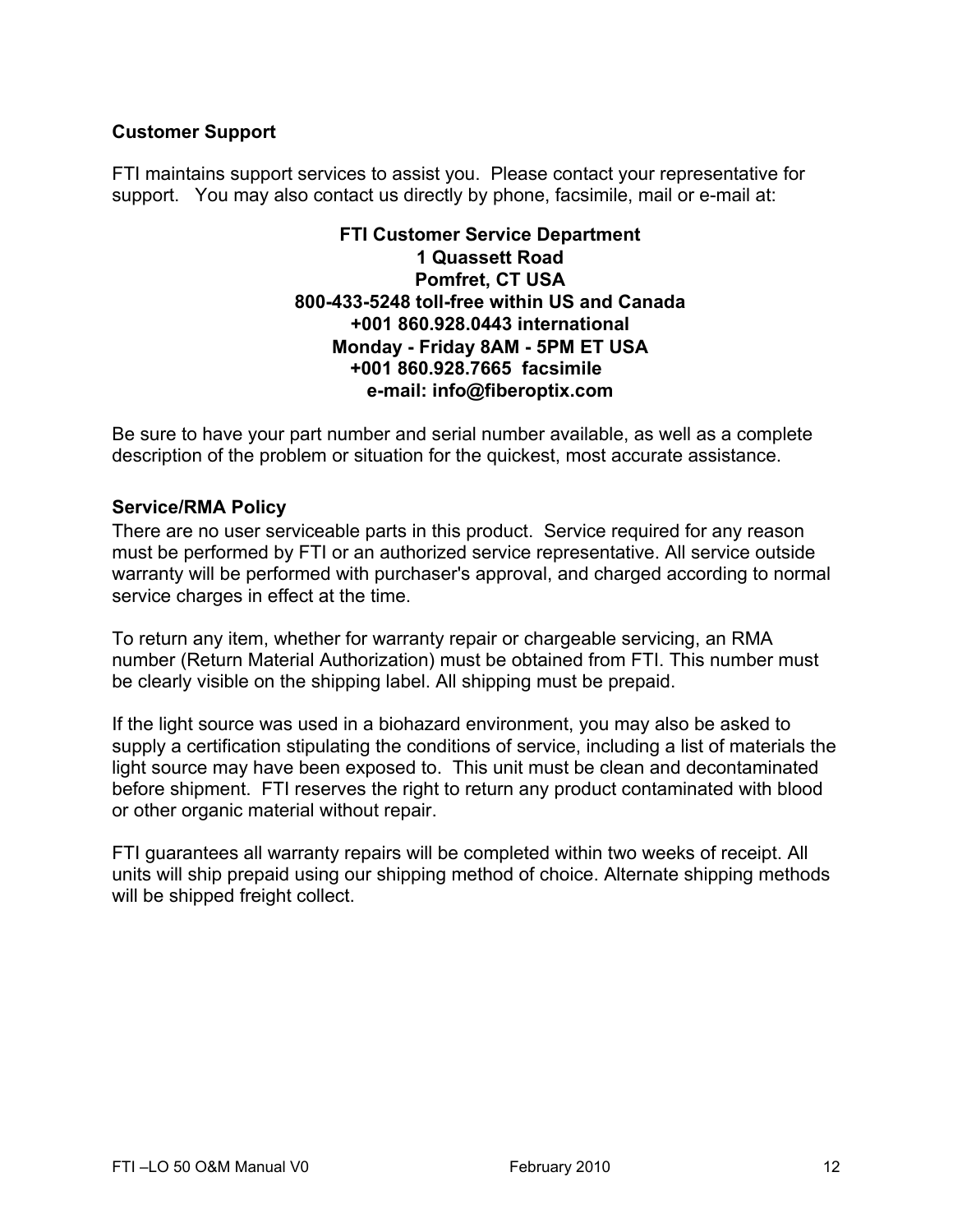## **Warranty**

FTI warrants its family of light sources to be free from defects in material and workmanship for a period of two years from date of shipment unless stated otherwise in a specific separate published warranty.

If any FTI product is found to have defects in material or workmanship the purchaser should notify FTI promptly, and request an RMA number. After an RMA number is assigned, purchaser may return defective products prepaid to the originating FTI facility.

FTI, at its sole discretion, will repair or replace FTI products found to be defective, and return said products, prepaid. FTI's correction of any defects, by the grant of credit, repair, or replacement, shall constitute fulfillment of all obligations and liability to the purchaser hereunder.

FTI is not responsible for damage to product caused by abuse or neglect, unauthorized installation, maintenance, use, repair, or adjustment. Any of the aforementioned actions shall make this warranty null and void and shall relieve FTI from any further responsibility hereunder.

FTI shall not be liable for any incidental, special, or consequential damages in any claim action, suit or preceding arising under this warranty or any other part of the agreement of sale between FTI and the purchaser, nor shall there be any liability hereunder for labor claims, loss of profits or good will, repairs or other expenses incidental to replacement.

The foregoing warranty is in lieu of all other representations and warranties expressed or implied, written or oral, including warranties of merchantability or fitness of the goods for a particular purpose, unless exception is offered in writing by an officer of FTI, or separate published warranty is cited for specific product groups.

The warranty is void if:

- We determine the product has been subjected to neglect or misuse or has been installed following procedures not in accordance with our instruction manual.
- Unauthorized repairs or modifications have occurred.
- The warranty seal has been broken or the serial number label has been altered.

Our obligation is limited to repair or replacement, FOB Pomfret CT. We will not be held responsible for consequential damages, transportation, installation, adjustment or other expenses arising in connection with our products or parts.

This warranty is in lieu of all other statements or guaranties, written or implied by FTI or our authorized representatives.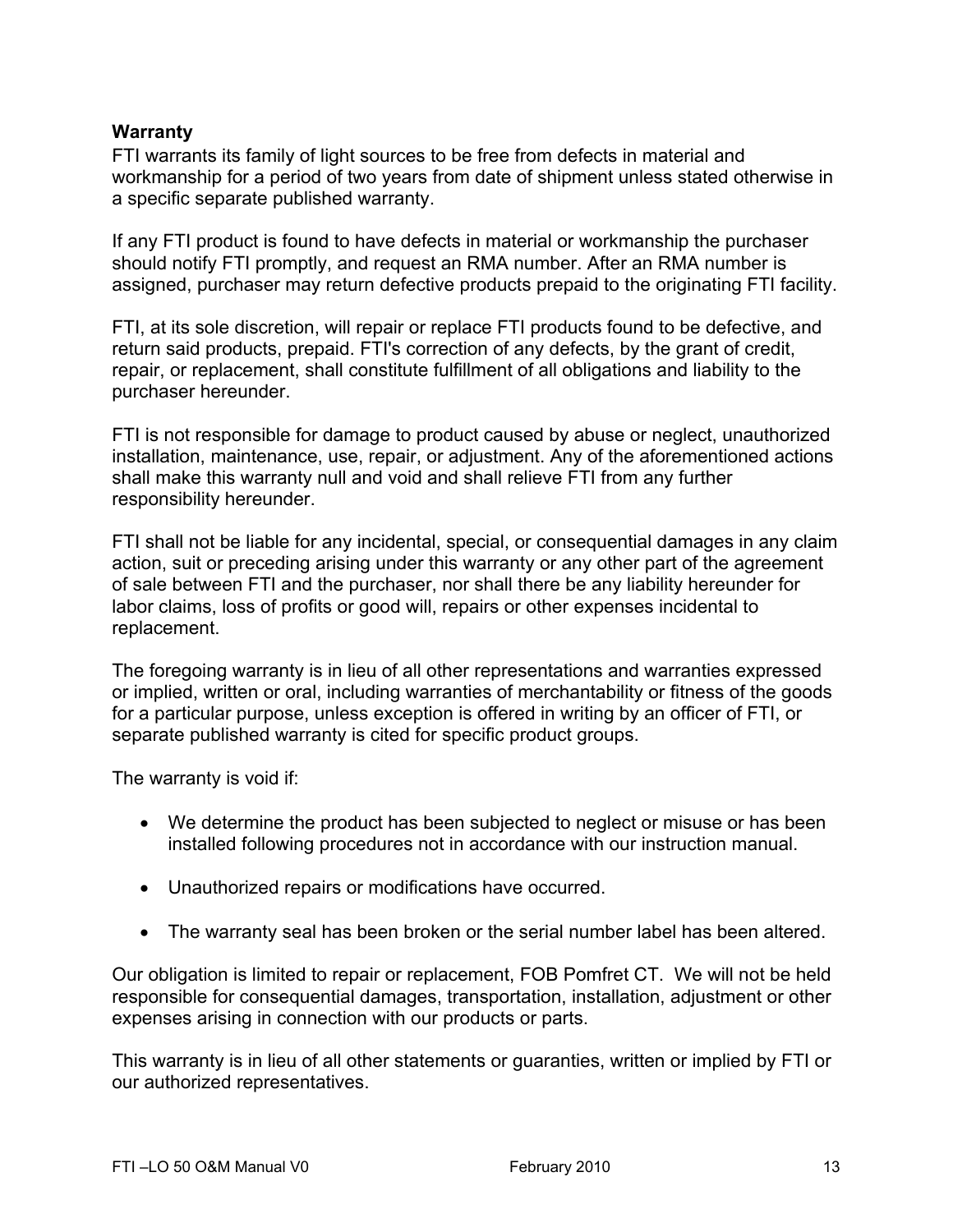# **Liability**

Any warranty implied under State Law shall be limited to one year from original delivery to original purchaser. Specifically excluded from FTI liability is damage resulting from acts of any deity, malicious mischief, vandalism, riots, wars, improper installation or neglect in the operation or maintenance of the unit or misunderstanding of the properties of the unit. Under no circumstances shall FTI be obligated for consequential or other damages of any kind or description, losses or expenses in connection with or by reason of the use of, or inability to use this unit for any reason. The stated warranty provides the purchaser with specific legal rights, and there may be additional rights which vary from State to State. Some states, for example, do not allow exclusion of consequential damage.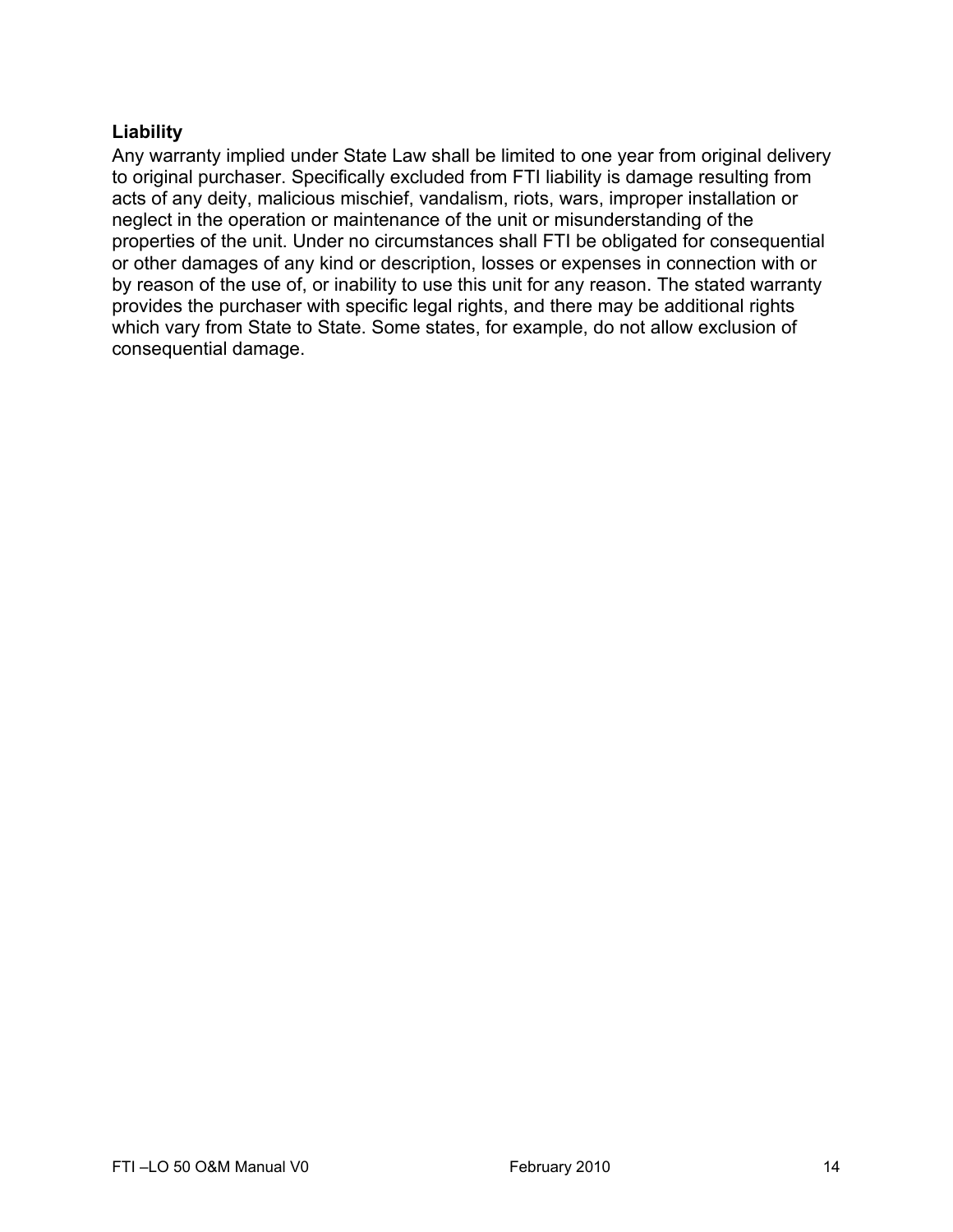#### **Table 1** - Guidance and Manufacturer's Declaration – Electromagnetic Emissions

The LO-50 Light Source is intended for use in the electromagnetic environment specified below. The user of the LO-50 Light Source should ensure that the device is used in such an environment.

| <b>Emission Test</b>                                        | Compliance | <b>Electromagnetic Environment - Guidance</b>                                                                                                                                                             |
|-------------------------------------------------------------|------------|-----------------------------------------------------------------------------------------------------------------------------------------------------------------------------------------------------------|
| <b>RF</b> emissions<br>CISPR <sub>11</sub>                  | Group 1    | The LO-50 Light Source uses RF energy only for its internal<br>function. Therefore, its RF emissions are very low and are not<br>likely to cause any interference in nearly electronic equipment.         |
| <b>RF</b> emissions<br>CISPR <sub>11</sub>                  | Class B    |                                                                                                                                                                                                           |
| Harmonic emission<br>IEC 61000-3-2                          | Class A    | The LO-50 Light Source is suitable for use in all establishments,<br>including domestic establishments and those directly connected to<br>public low-voltage power supply network that supplies buildings |
| Voltage fluctuations/<br>Flicker emissions<br>IEC 61000-3-3 | Complies   | used for domestic purposes.                                                                                                                                                                               |

#### **Essential Performance**

The LO-50 Light Source is safe and effective when used in the electromagnetic environment specified in Tables 2 through 4.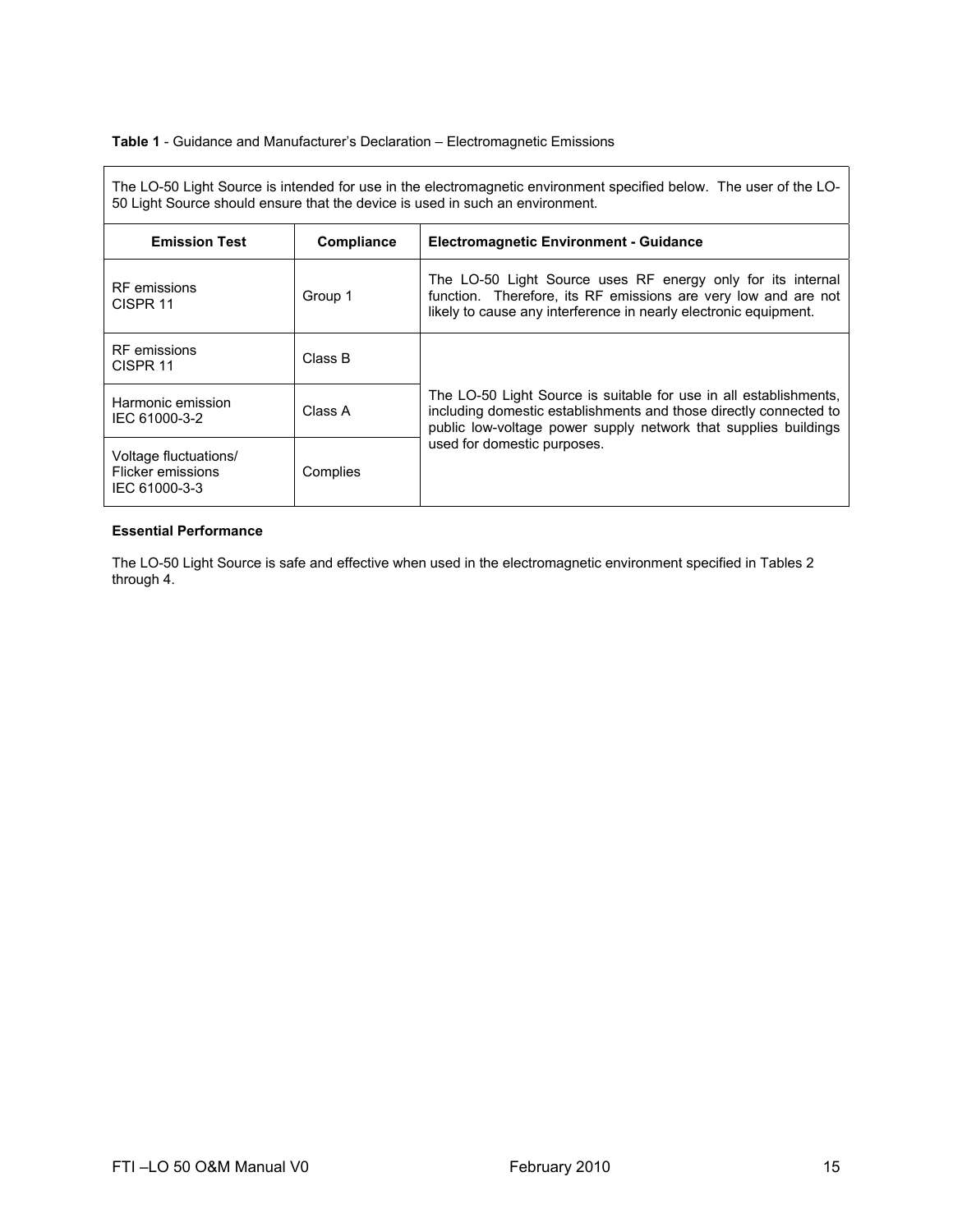#### **Table 2** - Guidance and Manufacturer's Declaration – Electromagnetic Immunity

The LO-50 Light Source is intended for use in the electromagnetic environment specified below. The user of the LO-50 Light Source should ensure that the device is used in such an environment.

| <b>Immunity Test</b>                                                                                            | IEC 60601 Test Level                                                                                                                                                                                                     | <b>Compliance Level</b>                                                                                                                                                                                                  | Electromagnetic<br><b>Environment -</b><br><b>Guidance</b>                                                                                                                                                                                                                                                                                       |  |
|-----------------------------------------------------------------------------------------------------------------|--------------------------------------------------------------------------------------------------------------------------------------------------------------------------------------------------------------------------|--------------------------------------------------------------------------------------------------------------------------------------------------------------------------------------------------------------------------|--------------------------------------------------------------------------------------------------------------------------------------------------------------------------------------------------------------------------------------------------------------------------------------------------------------------------------------------------|--|
| Electrostatic Discharge<br>(ESD)                                                                                | ±6 kV contact                                                                                                                                                                                                            | ±6 kV contact                                                                                                                                                                                                            | The LO-50 Light Source<br>is suitable for use in a<br>dry environment.                                                                                                                                                                                                                                                                           |  |
| IEC-61000-4-2                                                                                                   | ±8 kV air                                                                                                                                                                                                                | ±8 kV air                                                                                                                                                                                                                |                                                                                                                                                                                                                                                                                                                                                  |  |
| Electrical fast<br>transient/burst                                                                              | ±2 kV for power supply<br>lines                                                                                                                                                                                          | ±2 kV for power supply<br>lines                                                                                                                                                                                          | Mains<br>quality<br>power<br>should be that of a<br>typical<br>commercial or                                                                                                                                                                                                                                                                     |  |
| IEC 61000-4-4                                                                                                   | ±1 kV for input/output lines                                                                                                                                                                                             | ±1 kV for input/output lines                                                                                                                                                                                             | hospital environment.                                                                                                                                                                                                                                                                                                                            |  |
| Surge                                                                                                           | ±1 kV differential mode                                                                                                                                                                                                  | ±1 kV differential mode                                                                                                                                                                                                  | Mains<br>power quality<br>be that of a<br>should                                                                                                                                                                                                                                                                                                 |  |
| IEC 61000-4-5                                                                                                   | ±2 kV common mode                                                                                                                                                                                                        | ±2 kV common mode                                                                                                                                                                                                        | typical<br>commercial or<br>hospital environment.                                                                                                                                                                                                                                                                                                |  |
| Voltage dips, short<br>interruptions and voltage<br>variations on power supply<br>input lines<br>IEC 61000-4-11 | $<$ 5% $U_{\tau}$<br>(>95% dip in $U_T$ )<br>for 0.5 cycle<br>40% $U_T$<br>(60% dip in $U_T$ )<br>for 5 cycles<br>70% $U_{T}$<br>(30% dip in $U_T$ )<br>for 25 cycles<br>$< 5\% U_T$<br>(>95% dip in $U_T$ )<br>for $5s$ | $<$ 5% $U_{\tau}$<br>(>95% dip in $U_T$ )<br>for 0.5 cycle<br>40% $U_T$<br>(60% dip in $U_T$ )<br>for 5 cycles<br>70% $U_{T}$<br>(30% dip in $U_T$ )<br>for 25 cycles<br>$< 5\% U_T$<br>(>95% dip in $U_T$ )<br>for $5s$ | Mains<br>quality<br>power<br>should be that of a<br>typical commercial or<br>hospital environment. If<br>the user of the LO-50<br>light source requires<br>continued<br>operation<br>during<br>power<br>mains<br>interruption, the<br>light<br>should<br>source<br>be<br>from<br>powered<br>an<br>uninterruptable<br>power<br>supply or battery. |  |
| Power frequency (50/60<br>Hz) magnetic field<br>IEC 61000-4-8                                                   | $3$ A/m                                                                                                                                                                                                                  | $3$ A/m                                                                                                                                                                                                                  | frequency<br>Power<br>magnetic field should be<br>at levels characteristic<br>of a typical location in a<br>typical commercial or<br>hospital environment.                                                                                                                                                                                       |  |
| Note: $U_T$ is the mains voltage before application of the test level.                                          |                                                                                                                                                                                                                          |                                                                                                                                                                                                                          |                                                                                                                                                                                                                                                                                                                                                  |  |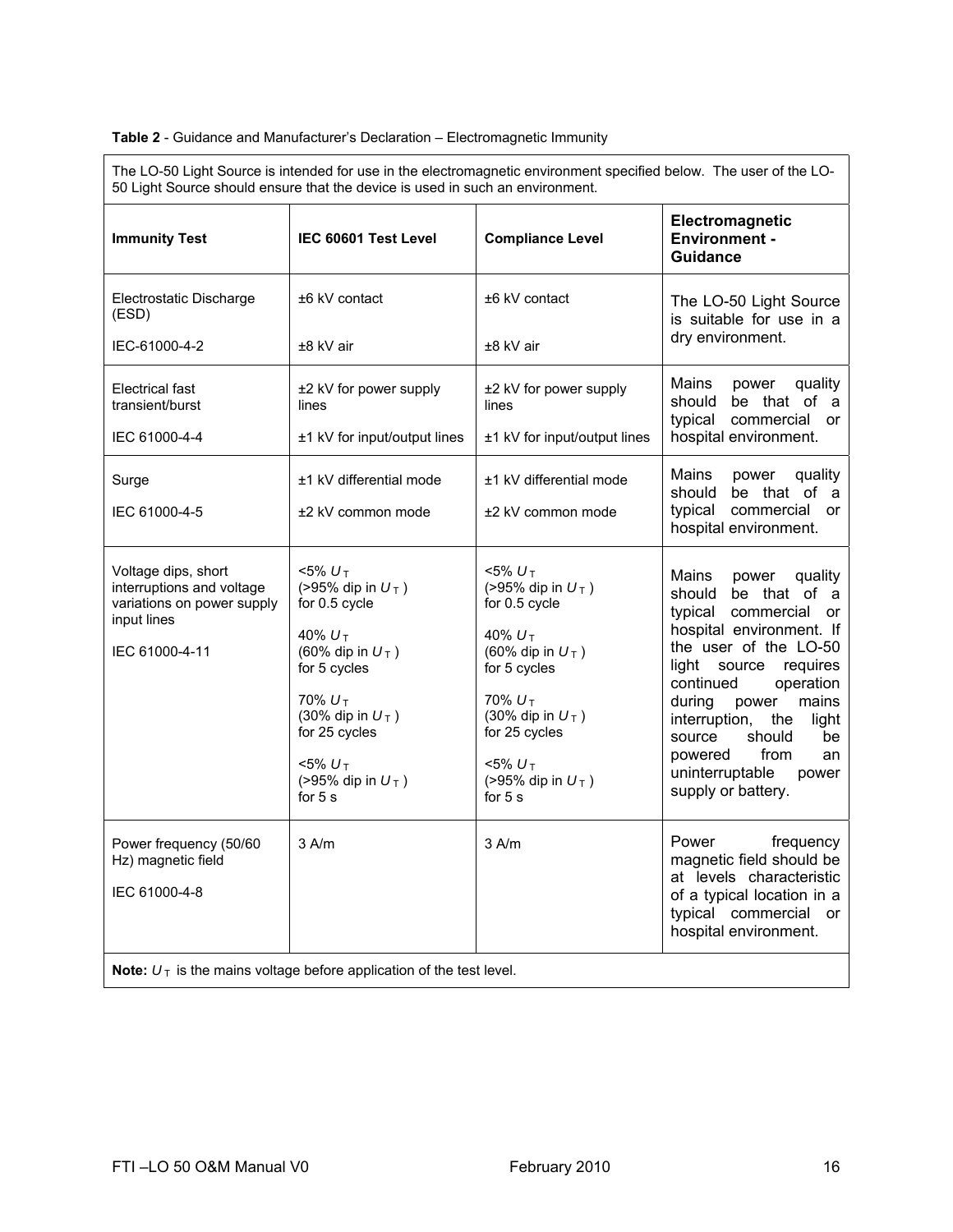| The LO-50 Light Source is intended for use in the electromagnetic environment specified below. The user of the LO-<br>50 Light Source should ensure that the device is used in such an environment. |                                                               |                         |                                                                                                                                                                                                                                                                                                                                                                                                                                                                                                       |
|-----------------------------------------------------------------------------------------------------------------------------------------------------------------------------------------------------|---------------------------------------------------------------|-------------------------|-------------------------------------------------------------------------------------------------------------------------------------------------------------------------------------------------------------------------------------------------------------------------------------------------------------------------------------------------------------------------------------------------------------------------------------------------------------------------------------------------------|
| <b>Immunity Test</b>                                                                                                                                                                                | IEC 60601 Test Level                                          | <b>Compliance Level</b> | <b>Electromagnetic Environment - Guidance</b>                                                                                                                                                                                                                                                                                                                                                                                                                                                         |
|                                                                                                                                                                                                     |                                                               |                         | Portable and mobile RF communications<br>equipment should be used no closer to the<br>LO-50 light source than the recommended<br>separation distance calculated from the<br>equation applicable to the frequency of the<br>transmitter.                                                                                                                                                                                                                                                               |
|                                                                                                                                                                                                     |                                                               |                         | <b>Recommended separation distance</b>                                                                                                                                                                                                                                                                                                                                                                                                                                                                |
| <b>Conducted RF</b><br>IEC 61000-4-6                                                                                                                                                                | 3 Vrms<br>150 kHz to 80MHz<br>Outside ISM bands <sup>a</sup>  | 3 Vrms                  | $d=1.2\sqrt{P}$                                                                                                                                                                                                                                                                                                                                                                                                                                                                                       |
|                                                                                                                                                                                                     | 10 Vrms<br>150 kHz to 80MHz<br>Outside ISM bands <sup>a</sup> | 10 Vrms                 | $d=1.2\sqrt{P}$                                                                                                                                                                                                                                                                                                                                                                                                                                                                                       |
| <b>Radiated RF</b>                                                                                                                                                                                  | 10 V/m<br>80 MHz to 2.5 GHz                                   | 10 V/m                  | $d=1.2\sqrt{P}$ 80 MHz to 800 MHz                                                                                                                                                                                                                                                                                                                                                                                                                                                                     |
| IEC 61000-4-3                                                                                                                                                                                       |                                                               |                         | $d=2.3\sqrt{P}$ 800 MHz to 2.5 GHz                                                                                                                                                                                                                                                                                                                                                                                                                                                                    |
|                                                                                                                                                                                                     |                                                               |                         | Where $P$ is the maximum output power<br>rating of the transmitter in watts (w)<br>according to the transmitter manufacturer<br>and $d$ is the recommended separation<br>distance in meters (m). $b$<br>Field strengths from fixed RF transmitters,<br>as determined by an electromagnetic site<br>survey, <sup>c</sup> should be less than the compliance<br>level in each frequency range. <sup>d</sup><br>Interference may occur in the vicinity of<br>equipment marked with the following symbol: |

#### **Table 3** - Guidance and Manufacturer's Declaration – Electromagnetic Immunity

**Note 1:** At 80MHz and 800 MHz, the higher frequency range applies.

**Note 2:** These guidelines may not apply in all situations. Electromagnetic propagation is affected by adsorption and reflection from structures, objects and people.

a. The ISM (industrial, scientific and medical) bands between 150kHz and 80 MHz are 6.765 MHz to 6.795 MHz; 13.553 MHz to 13.567 MHz; 26.957 MHz to 27.283 MHz; and 40.66 MHz to 40.70 MHz.

b. The compliance levels in the ISM frequency bands between 150 MHz and 80 MHz and in the frequency range 80 MHz to 2.5 GHz are intended to decrease the likelihood that mobile/portable communications equipment could cause interference if it is inadvertently brought into patient areas. Therefore, an additional factor of 10/3 is used in determining the recommended separation distance for transmitters in these frequency ranges.

c. While medical equipment is normally compliant with IEC 60601-1-2 emission required, field strength from fixed transmitters such as cell phone towers, or terrestrial radio and TV transmitters cannot be predicted. Therefore, an electromagnetic site survey should be considered to verify compliance with the electromagnetic environment required above. If the measured environment exceeds that recommended, the user should monitor the LO-50 for abnormal performance.

d. Over the frequency range 150 kHz to 80 MHz, field strengths should be less than 3V/m.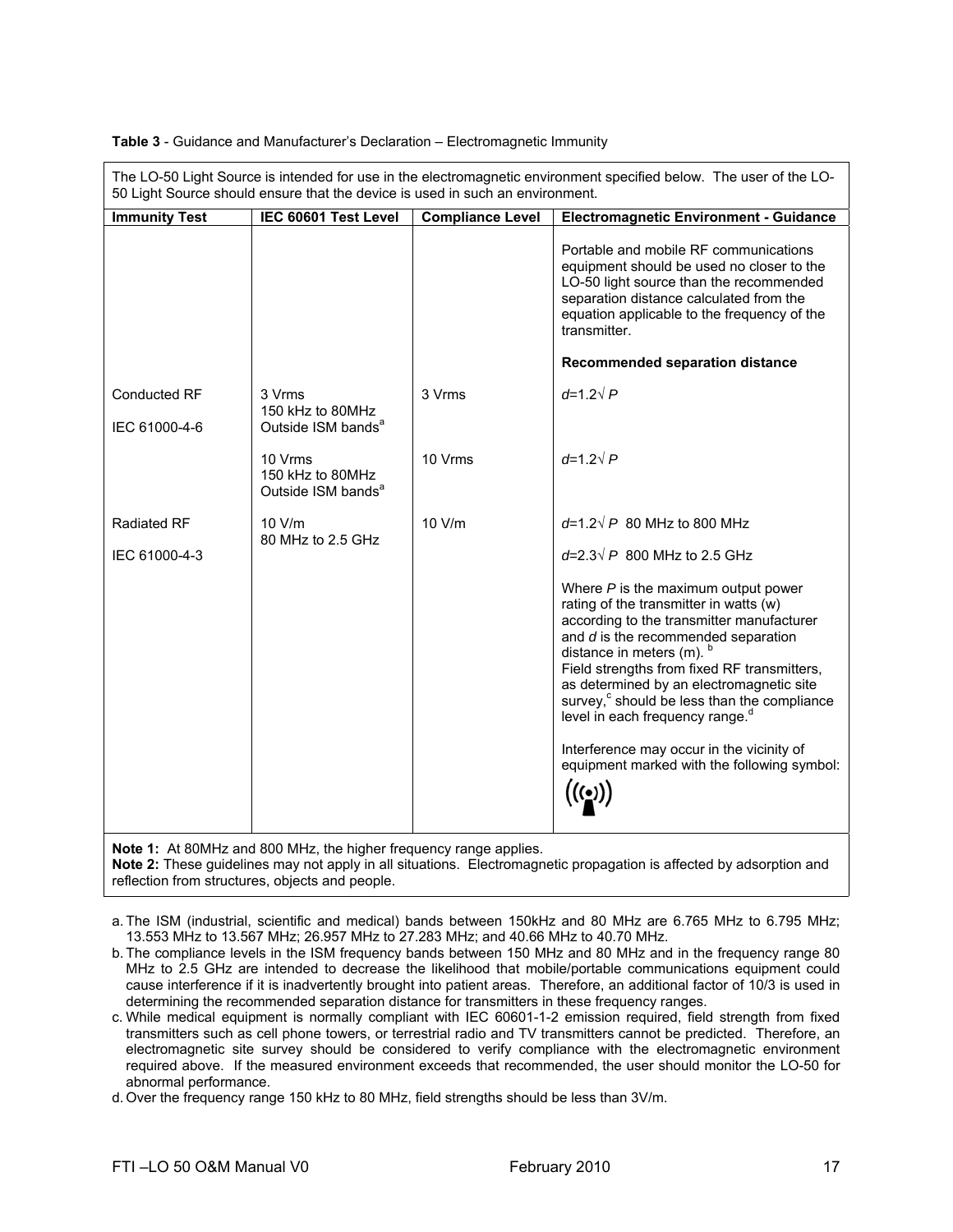**Table 4** – Recommended Separation Distances between Portable and Mobile RF Communication Equipment and the LO-50 light source

The LO-50 light source is intended for use in an electromagnetic environment in which radiated RF disturbances are controlled. The user of the LO-50 light source can help prevent interference by maintaining a minimum distance between portable and mobile RF communications equipment (transmitters) and the LO-50 light source as recommended below, according to the maximum output power of the communications equipment.

| <b>Rated maximum</b>                | Separation distance according to frequency of transmitter<br>m |                                   |                  |                    |
|-------------------------------------|----------------------------------------------------------------|-----------------------------------|------------------|--------------------|
| output power of<br>transmitter<br>w | 150 kHz to 80 MHz<br>outside ISM bands                         | 150 kHz to 80 MHz<br>in ISM bands | 80MHz to 800 MHz | 800 MHz to 2.5 GHz |
|                                     | $d=1.2\sqrt{P}$                                                | $d=1.2\sqrt{P}$                   | $d=1.2\sqrt{P}$  | $d=1.2\sqrt{P}$    |
| 0.01                                | 0.12                                                           | 0.12                              | 0.12             | 0.23               |
| 0.1                                 | 0.38                                                           | 0.38                              | 0.38             | 0.73               |
| 1                                   | 1.2                                                            | 1.2                               | 1.2              | 2.3                |
| 10                                  | 3.8                                                            | 3.8                               | 3.8              | 7.3                |
| 100                                 | 12                                                             | 12                                | 12               | 23                 |

For transmitters rated at a maximum output power not listed above, the recommended separation distance *d* in meters (m) can be determined using the equation applicable to the frequency of the transmitter., where *P* is the maximum output power rating of the transmitter in watts (W) according to the transmitter manufacturer.

**Note 1:** At 80 MHz and 800 MHz, the separation distance for the higher frequency range applies.

**Note 2:** The ISM (industrial, scientific and medical) bands between 150 kHz and 80 MHz are 6.765 MHz to 6.795 MHz; 13.553 MHz to 13.567 MHz; 26.957 MHz to 27.283 MHz; and 40.66 MHz to 40.70 MHz.

**Note 3:** The compliance levels in the ISM frequency bands between 150 MHz and 80 MHz and in the frequency range 80 MHz to 2.5 GHz are intended to decrease the likelihood that mobile/portable communications equipment could cause interference if it is inadvertently brought into patient areas. Therefore, an additional factor of 10/3 is used in determining the recommended separation distance for transmitters in these frequency ranges.

**Note 4:** These guidelines may not apply in all situations. Electromagnetic propagation is affected by adsorption and reflection from structures, objects and people.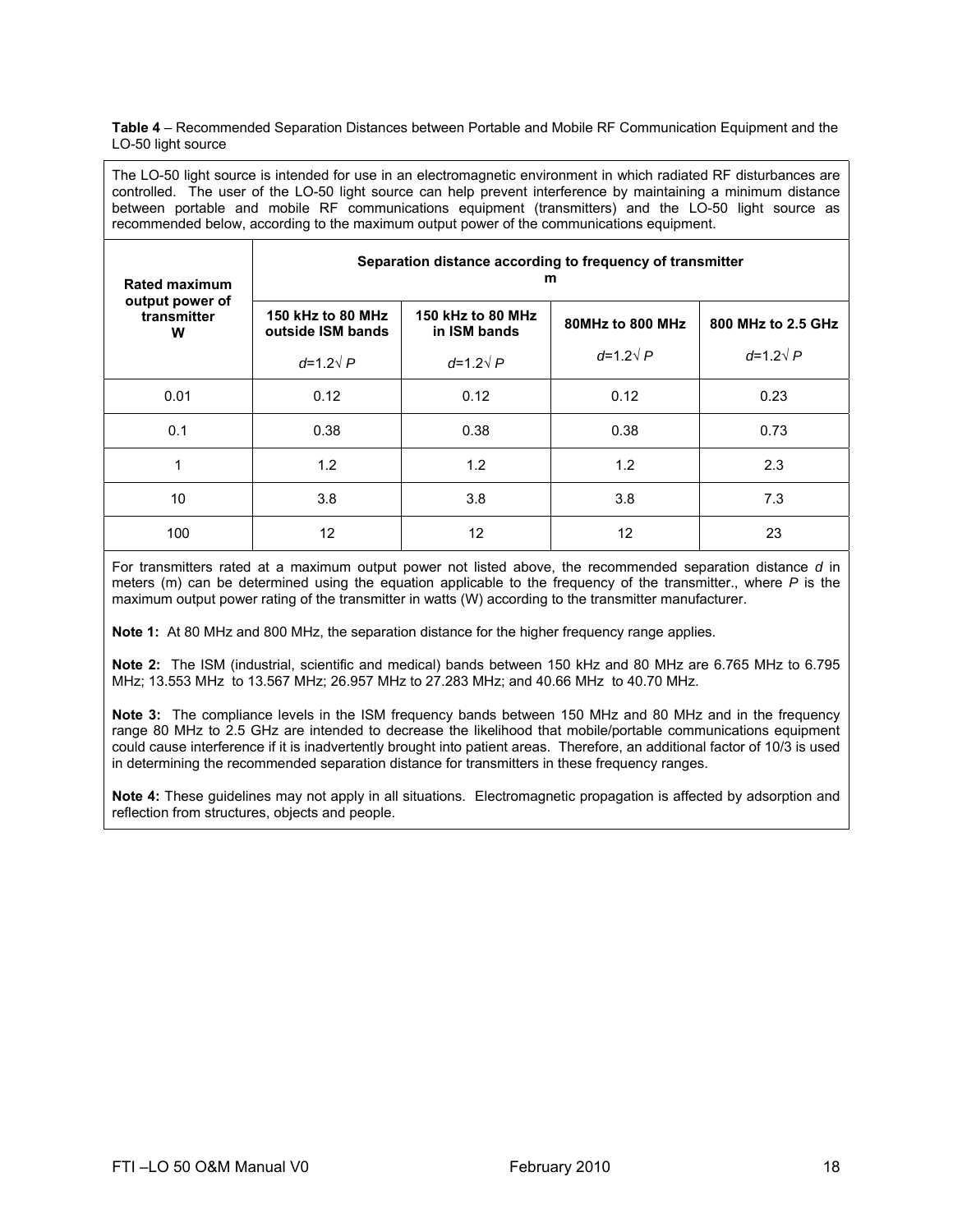

#### **DECLARATION OF CONFORMITY**

WE, FIBEROPTICS TECHNOLOGY, INC. **1 QUASSETT ROAD** POMFRET, CONNECTICUT 06258

DECLARE UNDER OUR SOLE RESPONSIBILITY THAT THE FOLLOWING PRODUCT NUMBERS LISTED; LO-50 LED LIGHT SOURCE.

TO WHICH THIS DECLARATION RELATES ARE IN CONFORMITY WITH THE DIRECTIVE AND STANDARDS LISTED BELOW.

MEDICAL DEVICE DIRECTIVE 93/42/EEC. IEC 60601-1 UL 60601-1 CSA C22.2 NO. 601.1 IEC 60601-1-2

THE AUTHORIZED REPRESENTATIVE LOCATED WITHIN THE COMMUNITY IS;

SURGICAL TECHNOLOGIES BV **LICHTENHORSTSTRAAT 35 A DIDAM, NETHERLANDS** 6942 GS TEL.  $+31$  (O) 316-296543

DATE OF ISSUE: JANUARY 18, 2010.

PLACE OF ISSUE: POMFRET, CONNECTICUT U.S.A.

SIGNATURE OF AUTHORIZED PERSON:

iller Dullotte

**ALLAN P. GUILLOTTE**